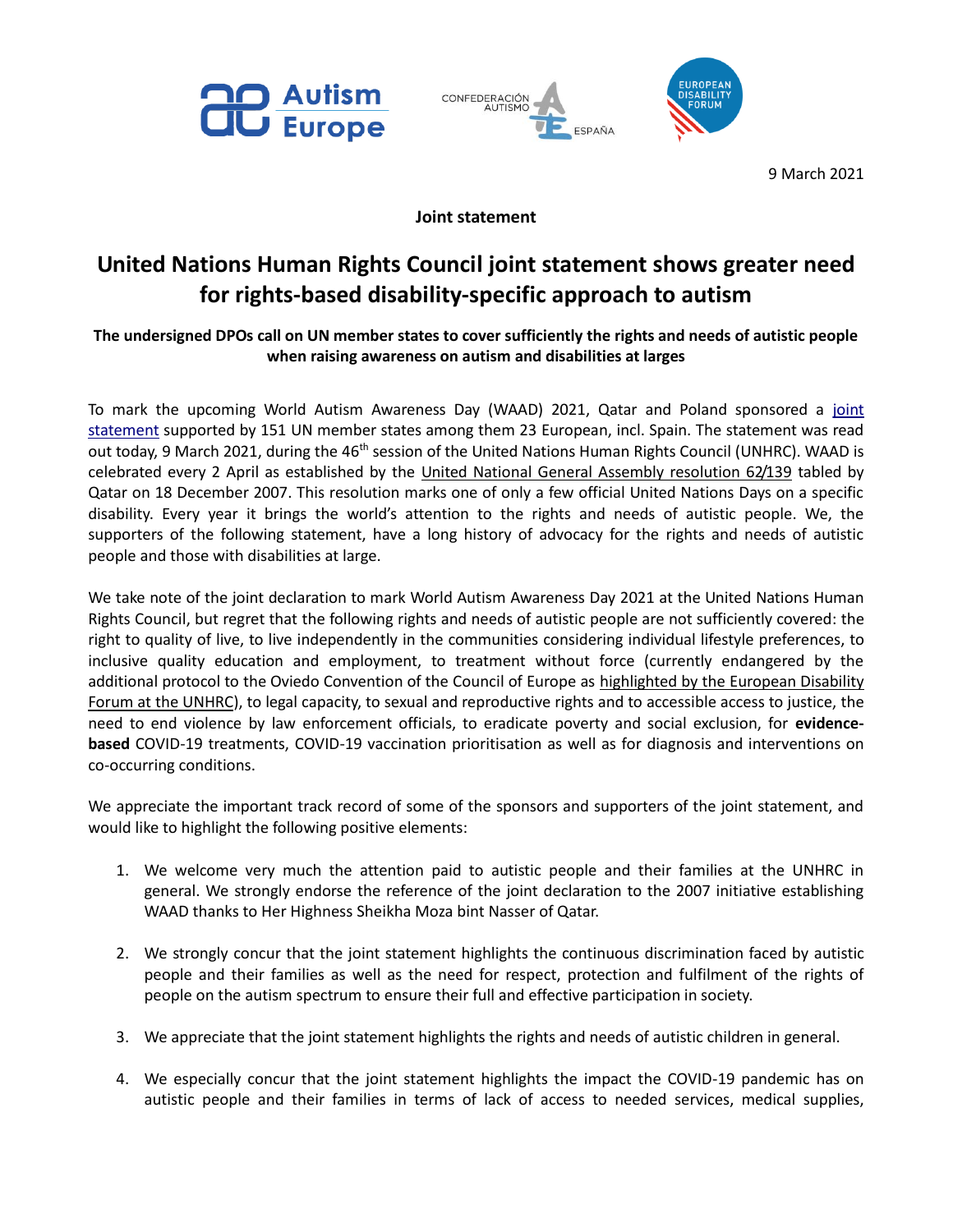employment, adequate standard of living and social protection as well as the barriers autistic people and their families (will) face during post-COVID-19 pandemic recovery.

5. We especially approve that the joint statement emphasises the importance of WAAD to in order to stand up for the rights of autistic people and speak out against their discrimination and ensure they have the necessary support to be able to exercise their rights and fundamental freedoms. We also express our deep appreciation that the joint declaration endorses World Autism Awareness Day as a call to action for better access and opportunities for people on the autism spectrum, training for public administrators, service providers, caregivers, families and non-professionals to support the integration of autistic people into society so that they can realize their full potential for the benefit of all.

We also take this opportunity to outline some concerns that we have with the statement:

- 6. We are very concerned that the joint statement does not sufficiently reflect the principles and standards of the United Nations Convention on the Rights of Persons with Disabilities (UNCRPD) as well as the valuable work of the Committee on the Rights of Persons with Disabilities (CRPD committee). In that regard, we remind the sponsors and supporters of the joint statement that the United Nations General Assembly resolution establishing World Autism Awareness Day specifically recalls the UNCRPD.
- 7. We regret the limited scope of the joint statement and the language used to refer to people on the autism spectrum.
- 8. We especially deplore that the joint statement makes use of medicalised language when referring to autistic people. Autism is a life-long neurodevelopmental **disability**. The autistic communities prefer to use person-first ("person on the autism spectrum") or identity-first ("autistic person") language.<sup>1</sup>
- 9. We express our regrets that the joint statement does not devote sufficient attention to the rights and specific needs of autistic adults as well as ageing on the autism spectrum.
- 10. We especially take note of the joint statement finding the options of autistic people and their families expanded considerably in recent years. We remind the sponsors and supporters of the shortcomings in access to evidence-based early intervention for autistic children as well as provisions of accessibility and support services in education and employment for people on the autism spectrum. We recall that these interventions and supports services have been interrupted ever since the COVID-19 pandemic.

When raising awareness on autism and disabilities at larges, we strongly recommend UN member states and other stakeholders involved in the process to engage with independent disability and autism experts such as the representatives of the Committee on the Rights of Persons with Disabilities (CRPD committee), more specifically with disability organisations at large like the European Disability Forum as well as autism-specific disability association like Autism-Europe Confederación Autismo España, and many others representing the autism communities and their families themselves.

 $\overline{a}$ 

<sup>1</sup> Please refer to acceptable language guidelines by Autism-Europe[: https://www.autismeurope.org/about-autism/acceptable-language/](https://www.autismeurope.org/about-autism/acceptable-language/)